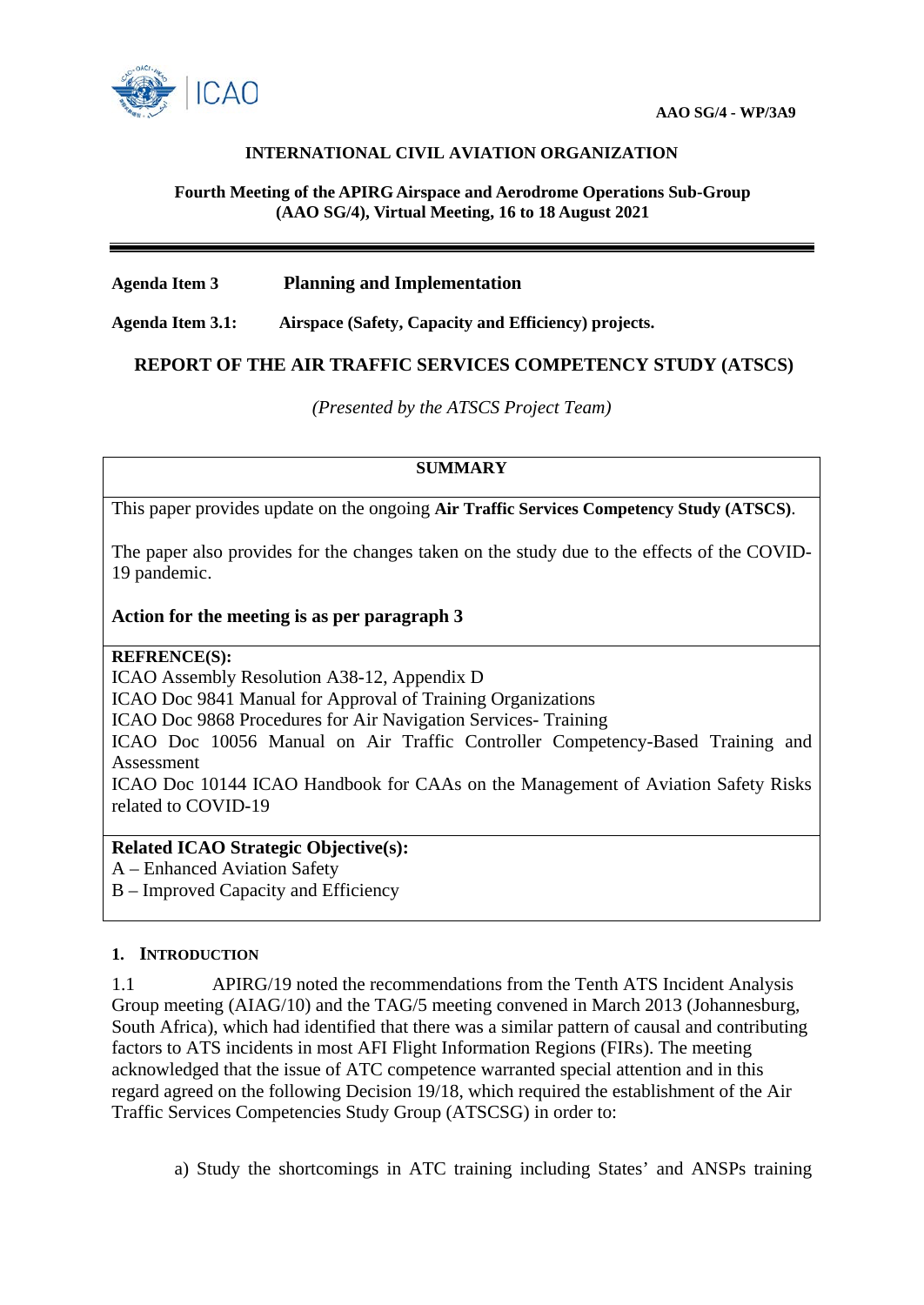programmes and plans; and

b) Establish and provide recommendations that would address issues relating to lack of competency of ATS personnel in the AFI region.

*(The TORs and composition of the members of the study group as adopted by APIRG/19 are provided as Appendix 1 to this WP)*

1.2 First Meeting of the Air Traffic Services Competencies Study Group (ATSCSG/1) was held in Nairobi, Kenya, 22-23 July 2014.

1.3 ATSCSG/1 resolved to develop and circulate a survey tool to the stakeholders in order to collect data on the shortcoming in ATS training in the region; this included the Air Traffic Controllers' and the pilots' professional bodies and Aviation Training Organisations (ATOs). The collection of data was to enable the Study Group (SG) obtain adequate information to determine the competency status and recommend ways of addressing the issues affecting training.

1.4 The SG was to make physical visits to selected academies/schools/institutions located within the AFI region. However, in order to manage costs, time and other resources, visits were to focus on the four institutions with low output/enrolment of Air Traffic Management (ATM) and Aeronautical Information Management (AIM); including Message Handling candidates, and four with the highest output of the same. In addition, four Air Navigation Service Providers (ANSPs) having the highest number of Unsatisfactory Condition Reports (UCR) in the region were to be visited.

1.5 The Survey rolled out in May 2016 to end of 2017.

# **2. DISCUSSION**

2.1 The study was to take a maximum of two years, at the end of which the Group was to provide a report to the ATM/AIM/SAR Sub-Group, however due to unforeseen challenges in obtaining funding the Group did not meet its objective.

2.2 At the end of the survey period, only four responses received from ANSPs. There was no response from the pilot and air traffic controller professional bodies, as well as none from the Aviation Training Organisations (ATOs).

2.3 In 2017, due to the change in the APIRG framework from Sub- Groups to projects, the SG became a project under the Airspace projects and was renamed the ATS Competency Study (ATSCS). The project Team lead by the International Federation of Air Traffic Controllers Associations (IFATCA) was composed of five AFI states, two ANSPs, four international organisations and one Regional Monitoring Agency (see Appendix 1).

2.4 The tasks to be carried out by the project team called for time and resources to be committed to the project. Whereas the team comprised of members dedicated to the course, funds have not been available.

2.5 In 2019, new challenges to the ATS competency emerged due to COVID-19